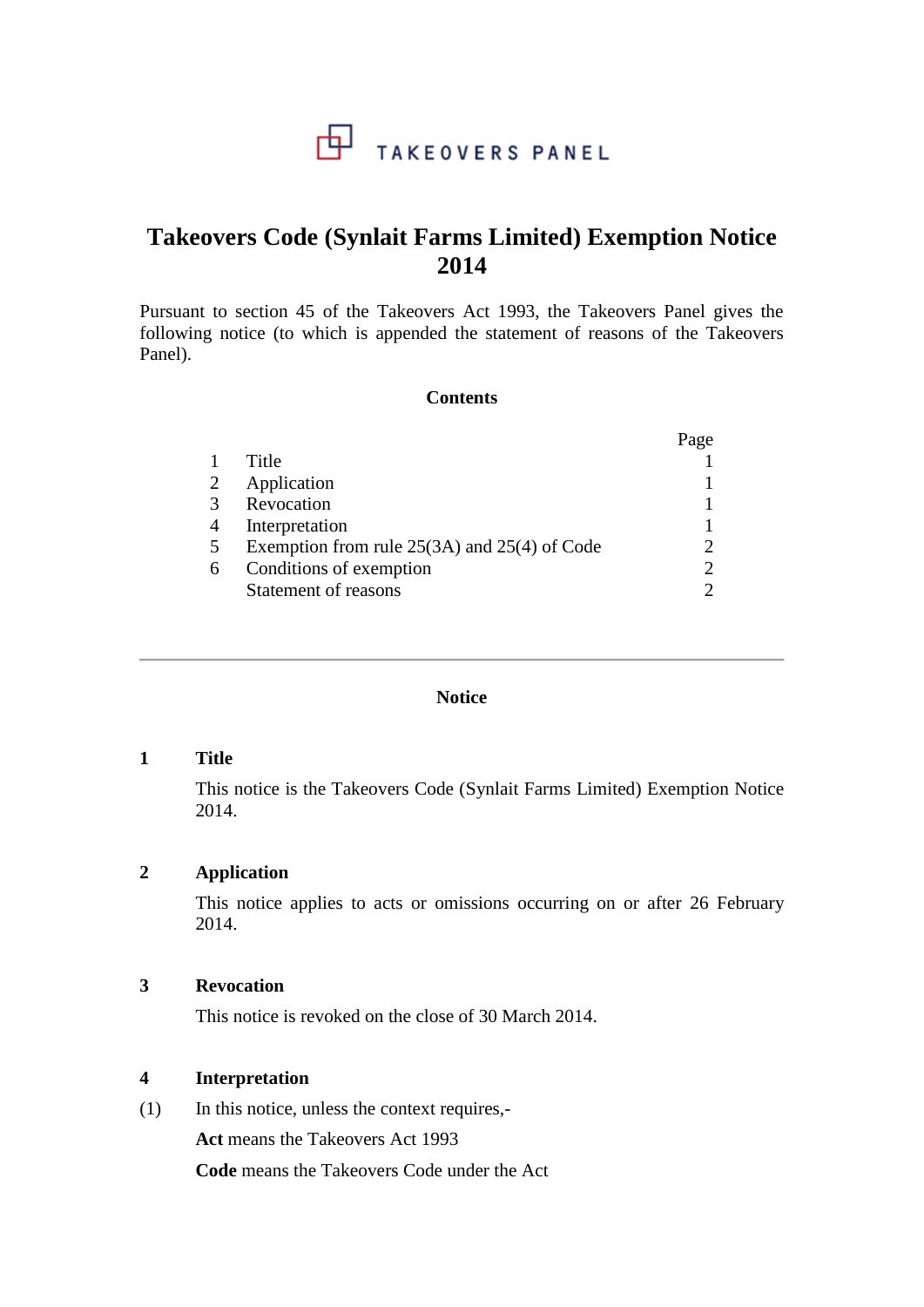**Chinese regulatory condition** means the condition at clause 4.4 of the Offer Document

**offer** means the offer dated 1 November 2013 by SFL Holdings for all of the shares in Synlait Farms

**Offer Document** means the offer document for the offer

**SFL Holdings** means SFL Holdings Limited

**Synlait Farms** means Synlait Farms Limited

(2) Any term or expression that is defined in the Act or the Code and used, but not defined, in this notice has the same meaning as in the Act or the Code.

## **5 Exemption from rule 25(3A) and 25(4) of Code**

SFL Holdings is exempted from rule 25(3A) and 25(4) of the Code in respect of the offer to the extent that the latest specified date by which the offer is to become unconditional for the purposes of rule 25(2) of the Code is no later than 30 March 2014 or the date on which the Chinese regulatory condition is satisfied, whichever is earlier.

## **6 Conditions of exemption**

The exemption in clause  $5$  is subject to the conditions that  $-$ 

- (a) SFL Holdings sends, prior to 28 February 2014, a written notice to Synlait Farms and every offeree that explains the effect of the exemption in clause 5; and
- (b) the written notice is in a form approved by the Takeovers Panel.

Dated at Auckland this  $26<sup>th</sup>$  day of February 2014 [Seal]

The Common Seal of the Takeovers Panel was affixed in the presence of:

[Signed under Seal]

D O Jones, Chairperson.

#### **Statement of Reasons**

This notice applies to acts or omissions occurring on or after 26 February 2014 and expires at the close of 30 March 2014.

Synlait Farms Limited (**Synlait Farms**) is a Code company within the meaning of the Takeovers Code (the **Code)** by virtue of having 50 or more shareholders and 50 or more share parcels.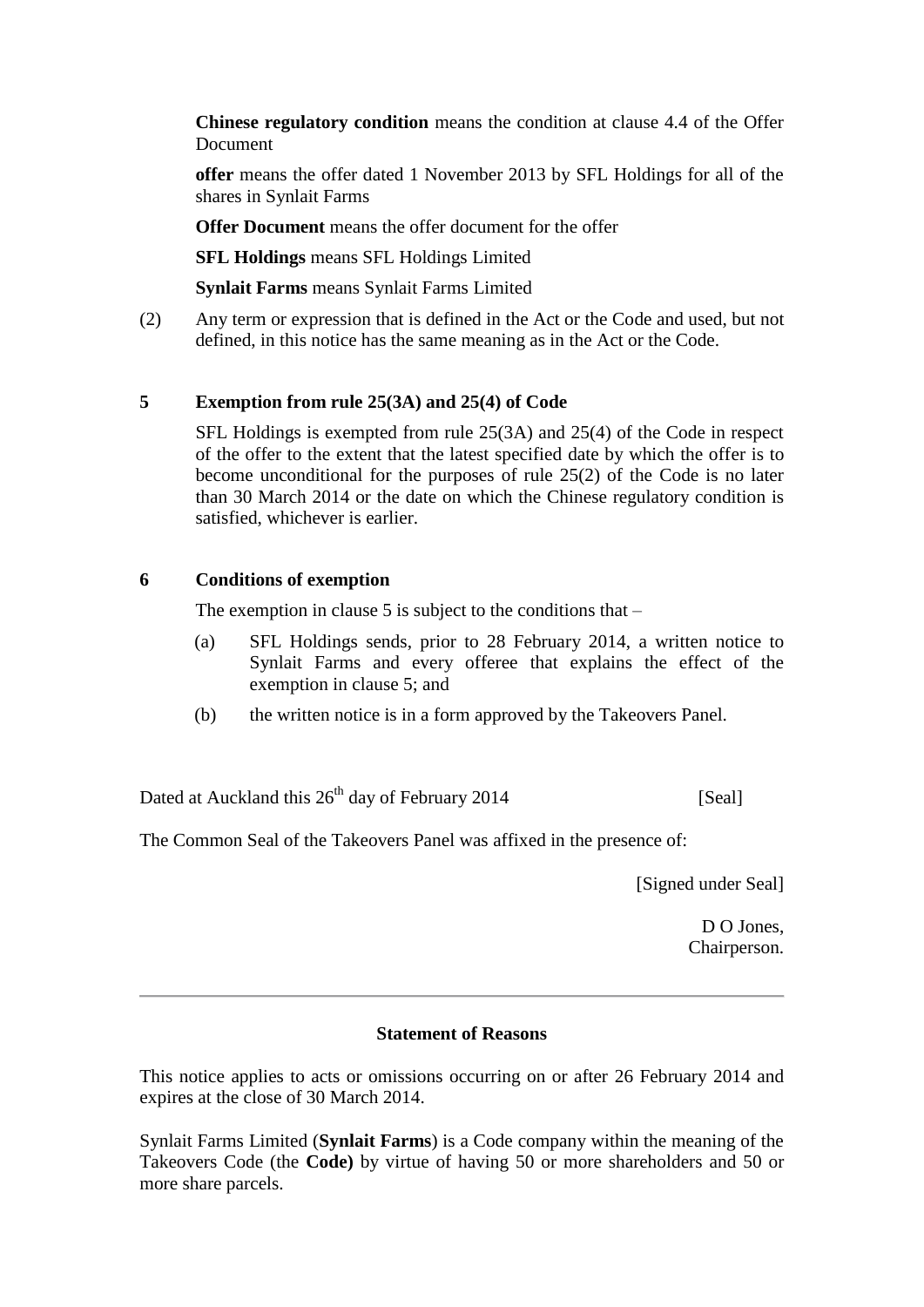SFL Holdings Limited (**SFL Holdings**) made an offer dated 1 November 2013 for all the shares in Synlait Farms (the **Offer**). The Offer was despatched to Synlait Farms shareholders on 1 November 2013.

The Offer was conditional on (among other things) SFL Holdings and Shanghai Pengxin Group Co Limited (**Pengxin**) obtaining approvals from relevant Chinese regulatory authorities to complete the Offer (the **Chinese Regulatory Condition**).

The Offer closed on 29 January 2014, with the condition date under the Offer being 28 February 2014. In late February 2014, SFL Holdings advised the Panel that it was unlikely that the Chinese Regulatory Condition would be satisfied by 28 February 2014.

The Takeovers Panel (the **Panel**) has granted an exemption for SFL Holdings from rule 25(3A) and 25(4) of the Code to extend the latest specified date by which the Offer is to become unconditional to 30 March 2014 or the date on which the Chinese Regulatory Condition is satisfied, whichever is earlier (the **extension**).

The Panel considered that the granting of the exemption was appropriate because:

- the Offer received an acceptance level of 99.58% by the time it closed, with a more than 90% acceptance level within the first 30 days of the Offer;
- the Panel was advised by SFL Holdings that the extension would be sufficient for SFL Holdings to satisfy the Chinese Regulatory Condition;
- the granting of the exemption was supported by the independent directors of the target company;
- the price offered under the Offer was above the valuation range given in the independent adviser's report;
- the Offer was not hostile and there were no competing offers;
- the Offer included a price escalation clause under which accepting shareholders will receive an additional \$0.001957 per share per day from 1 January 2014 until and including the day on which the Offer becomes unconditional;
- because of the price escalation clause, there is unlikely to be any prejudice to Synlait Farms' shareholders as a result of an extension of up to 30 days to the specified date by which the Offer is to become unconditional; and
- provided the Offer becomes unconditional, it is subject to the Code's compulsory acquisition rules.

The Panel considered the granting of the exemption was consistent with the objectives of the Code because: